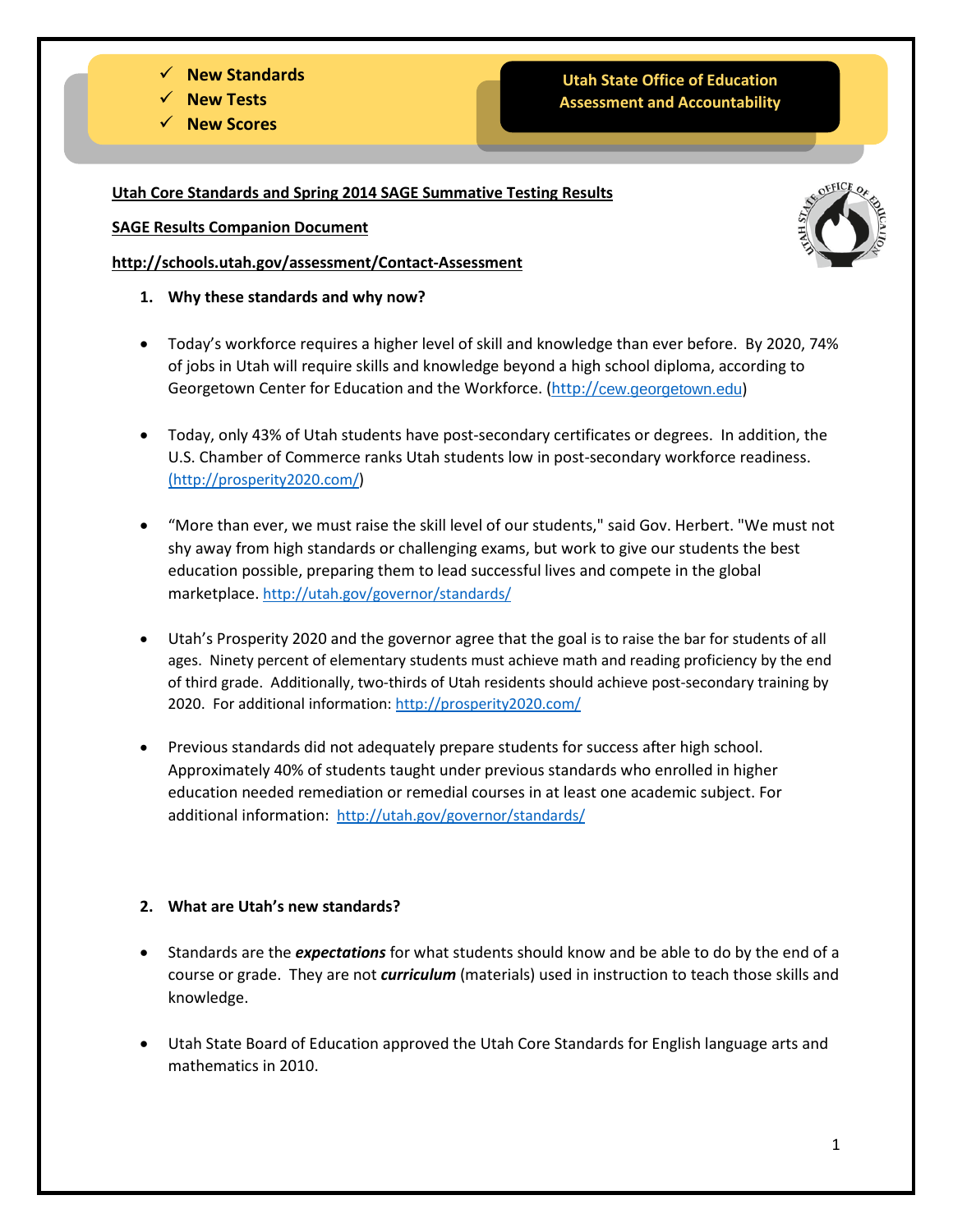- These new standards reflect the expectation that students graduating high school will be college and career-ready and nationally and internationally competitive.
- As our world changes and expectations for students change, our academic standards within schools must keep pace. By continually improving our education system, educators give students the knowledge and skills they need to have more options in life and their careers after high school.

For additional information about standards:

[Understanding the Utah Core](http://www.utahpublicschools.org/utah-core-links.html) (http://www.utahpublicschools.org/Utah-core-links.html) [Governor's Utah Core Standards page](http://utah.gov/governor/standards/) (http:www.utah.gov/governor/standards)

- **3. What are the similarities and differences between old and new standards?**
- Previous standards reflected basic proficiency. New standards prepare students to meet the academic challenges of college and the skills-based challenges of careers.
- Utah teachers have been involved in every phase of developing the old and new standards and previous and new assessments; their direct classroom experience has always informed standards and assessments.

| <b>New Utah Core Standards</b>                                                                 | <b>Old Utah Standards</b>                                |  |  |
|------------------------------------------------------------------------------------------------|----------------------------------------------------------|--|--|
| <b>English Language Arts</b>                                                                   |                                                          |  |  |
| arguing to discover fact                                                                       | persuading to influence audiences                        |  |  |
| reading; text complexity                                                                       | understanding genre (fiction/non-fiction),<br>historical |  |  |
| text-based questioning                                                                         | questioning, and background knowledge-based              |  |  |
| analyzing and applying information from multiple                                               | recognizing and identifying information in single        |  |  |
| texts                                                                                          | texts                                                    |  |  |
| <b>Mathematics</b>                                                                             |                                                          |  |  |
| applying mathematical knowledge and skills in                                                  | demonstrating mathematical knowledge and                 |  |  |
| multiple authentic ways                                                                        | skills in a single way                                   |  |  |
| understanding based on application, analysis,                                                  | understanding based on recall and                        |  |  |
| synthesis of mathematical concepts and practices                                               | memorization                                             |  |  |
| justifying the solution to a problem and provide<br>mathematical reasoning behind the solution | producing a stand-alone solution to a problem            |  |  |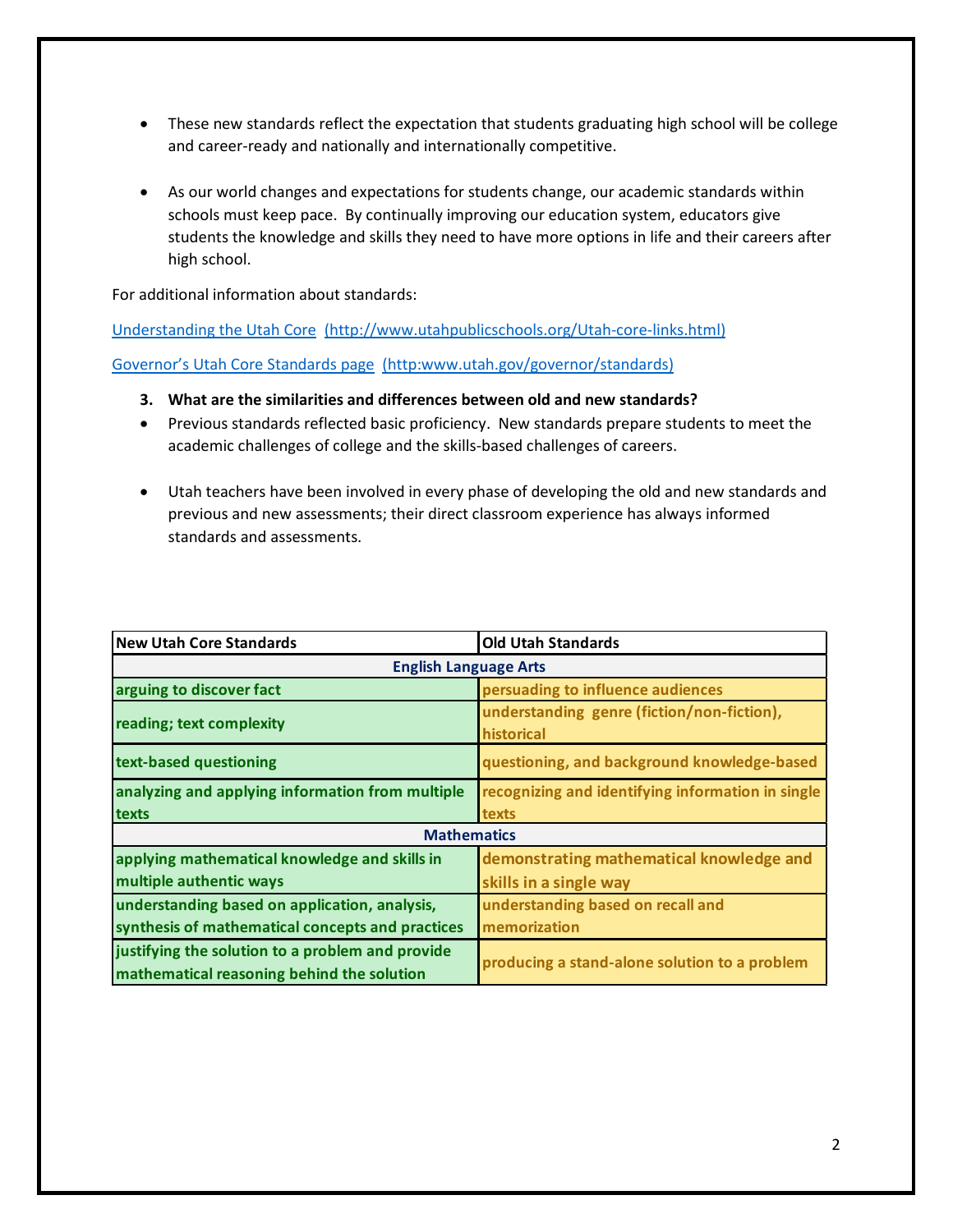- **4. How are we measuring the new standards?**
- With challenging standards, next-generation assessments are required that measure students' knowledge and skills and are more representative of the kinds of tasks and environments that students will encounter in the real world.
- In 2012, House Bill 15 required the development of computer adaptive assessment.
- In 2013, State Board of Education directed the development of the computer adaptive assessment known as the Student Assessment of Growth and Excellence (SAGE).
- 300+ Utah educators developed SAGE items with the USOE assessment team and Utah's contractor, American Institutes for Research (AIR). In order to produce an adaptive test, Utah educators developed and/or reviewed 11,773 questions for the first administration of SAGE. Each test has approximately 400-450 items. Additional item development will continue over the next three years.
- Every test question went through the following processes:

|                    | $\circ$ | Development committee: new item creation                                                |
|--------------------|---------|-----------------------------------------------------------------------------------------|
| Prior to           | $\circ$ | Content committee: align items to new standards                                         |
| Assessment         | $\circ$ | Bias/sensitivity committee: reviews for fairness to all test takers                     |
|                    |         | └ o Parent review: 15 member legislatively mandated review board to view all test items |
|                    | $\circ$ | Rubric review: view student non-multiple-choice responses for correct scoring           |
| Post<br>Assessment | $\circ$ | Range finding: set criteria for scoring writing                                         |

- o Data review: review item statistics for anomalies
- o Standard setting: set proficiency benchmarks (see below)
- Spring 2014 the first administration of the tests was given.

#### **5. What does it mean that the SAGE test is computer adaptive?**

• In order to assess more rigorous standards, educators need to know more about what the student knows. To do this, the SAGE assessments are adaptive, meaning if a student answers questions correctly, the computer provides more challenging questions in order to measure the student's depth of understanding in his or her grade/course content. Similarly, the computer provides questions less challenging within the grade/course content when the student answers incorrectly.

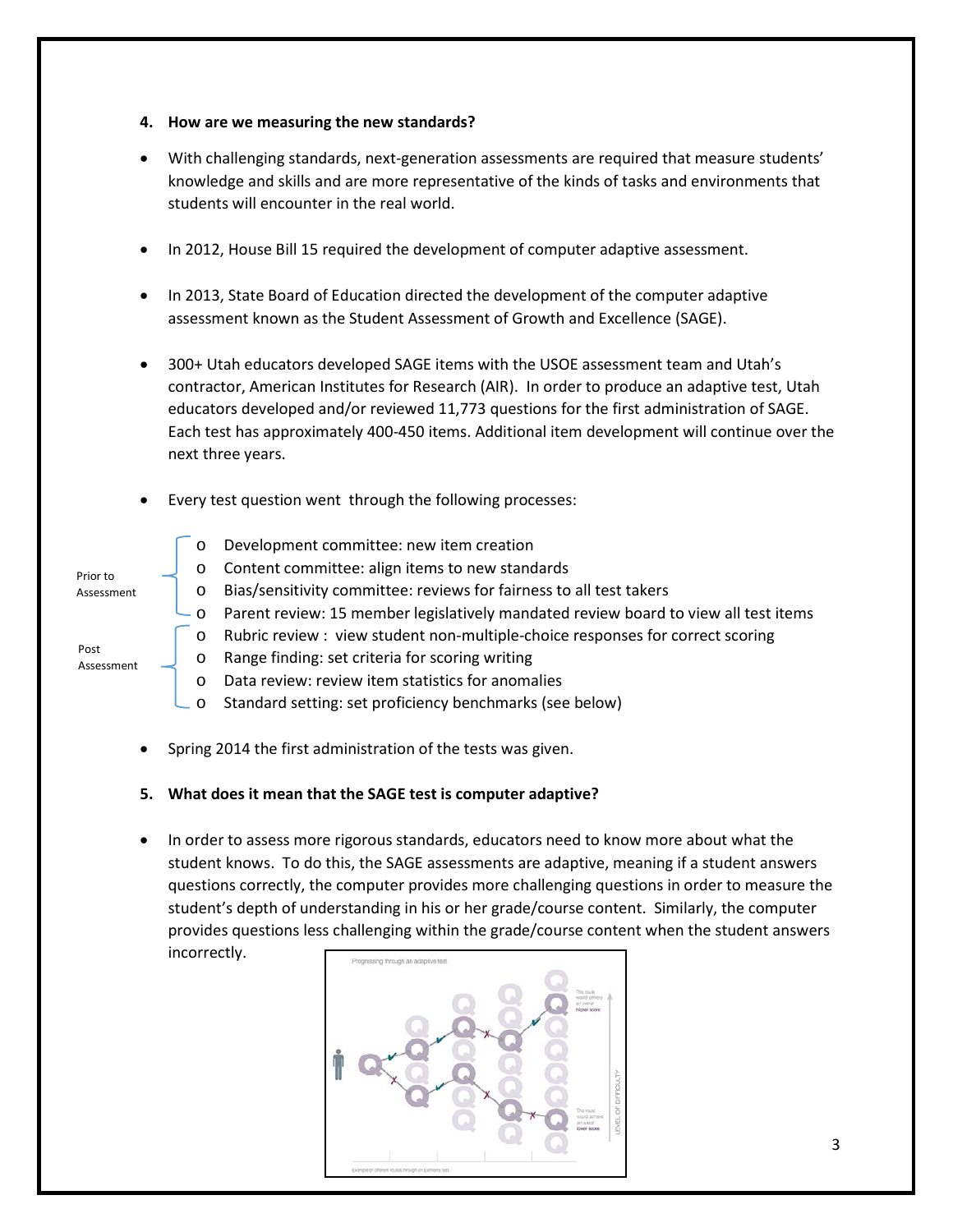- Each student's experience with SAGE will be different depending on how she or he answers questions. By using more advanced questioning and technology-enhanced item types, the assessments can provide a snapshot of what students know in relation to the standards. Each student will see different items measuring his or her full grade or course level content depending on his or her particular path through the assessment.
- To take a training test and see questions similar to those on SAGE please visit: <http://sageportal.org/training-tests/>
- While anyone can take a training test, the actual purpose of these *Utah SAGE Training Tests* is to familiarize students and teachers with the design, format, and procedures for answering different types of items that will be included in the SAGE Summative assessments. These tests are aligned to the Utah Core Standards according to their individual grade span and represent both the variety in difficulty and item format that students may see on the SAGE Summative assessments. The training tests do not include an item for each of the aligned Core State Standards that will be measured by the operational assessments. The training tests will NOT provide scores for students and should NOT be used to measure students' content knowledge.

For additional information about SAGE assessments:

<http://schools.utah.gov/SAGE/>

<http://sageportal.org/>

## 6. **How did parents review the SAGE test questions?**

- A 15-member Parent Review Committee, as mandated by the Utah State Legislature, reviewed the 11,773 SAGE test questions.
- Each question was reviewed by at least two parents.
- **How will SAGE be reported?**
- SAGE results are reported with a **scaled score** and **a proficiency level** for each test. A scaled score represents a student's performance on a particular test and is reported as a number from 100-900 for each test. These scaled scores (100-900) allow for consistent interpretation of the scores and a common understanding of their meaning demonstrating growth from year to year, e.g., comparing 3<sup>rd</sup> grade ELA to 4<sup>th</sup> grade ELA for each student. These scaled scores are mapped into four proficiency levels.
- SAGE was developed to include vertical scales in mathematics and English language arts. These scales link the subject-based assessments from grade to grade to provide data on student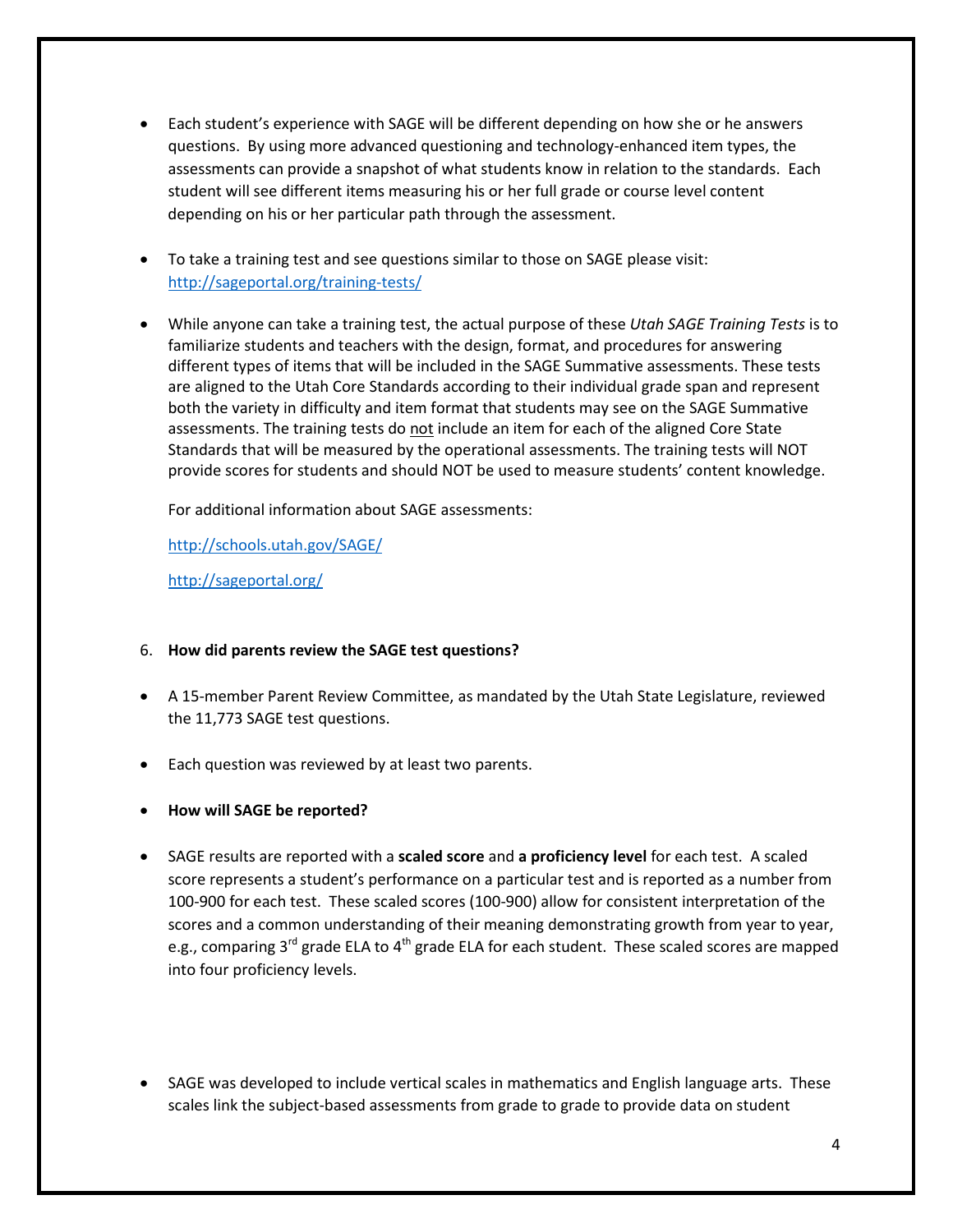growth over time. Vertical scales exist in mathematics and ELA because the content standards in these subjects include a meaningful progression over time. In contrast, SAGE science assessments do not include a vertical scale because proficiency in one grade or course does not necessarily rely on proficiency from the previous grade or course. In other words; course knowledge/content in Physics does not rely on course knowledge/content in Chemistry.



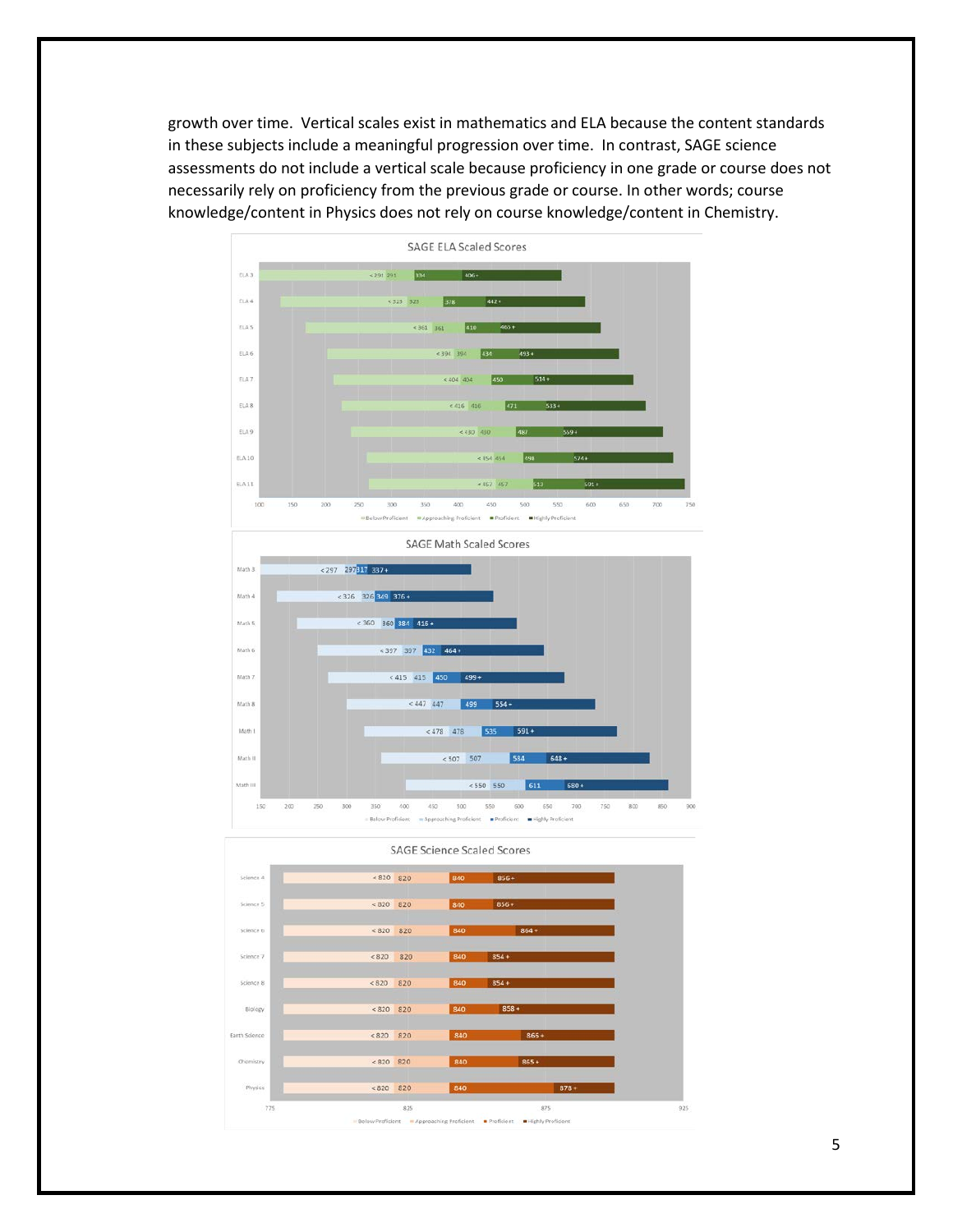• **Proficiency levels** indicate a student's progress towards College and Career Readiness (CCR) for a content area within the Utah Core Standards. While scaled scores indicate at an individual level what a student knows and is able to do, proficiency levels interpret that score into categories: Highly Proficient, Proficient, Approaching Proficient, and Below Proficient.

|                                       | Level 4: Highly Proficient      |
|---------------------------------------|---------------------------------|
| On track for CCR (proficient)         | Level 3: Proficient             |
| Not on track for CCR (not proficient) | Level 2: Approaching Proficient |
|                                       | Level 1: Below Proficient       |

### **7. How is a proficient score decided?**

- Proficient scores were determined at the culmination of a week-long "standard setting" workshop where preliminary test results were presented to over 200 educators, experts from Utah's higher education community, and other stakeholders (UEA, state board members, etc.). These participants applied their own professional judgment, took actual tests, viewed previous performance data, and considered other performance data results to assist them in determining proficiency levels.
- **What performance data did educators use to inform the proficiency levels in SAGE?**
- Educators participated in a common "bookmark" process which is used to establish standards: Educators were given a typical test where items were ordered from least difficult to most difficult, and then used expert judgment to determine where the proficiency levels should be established.

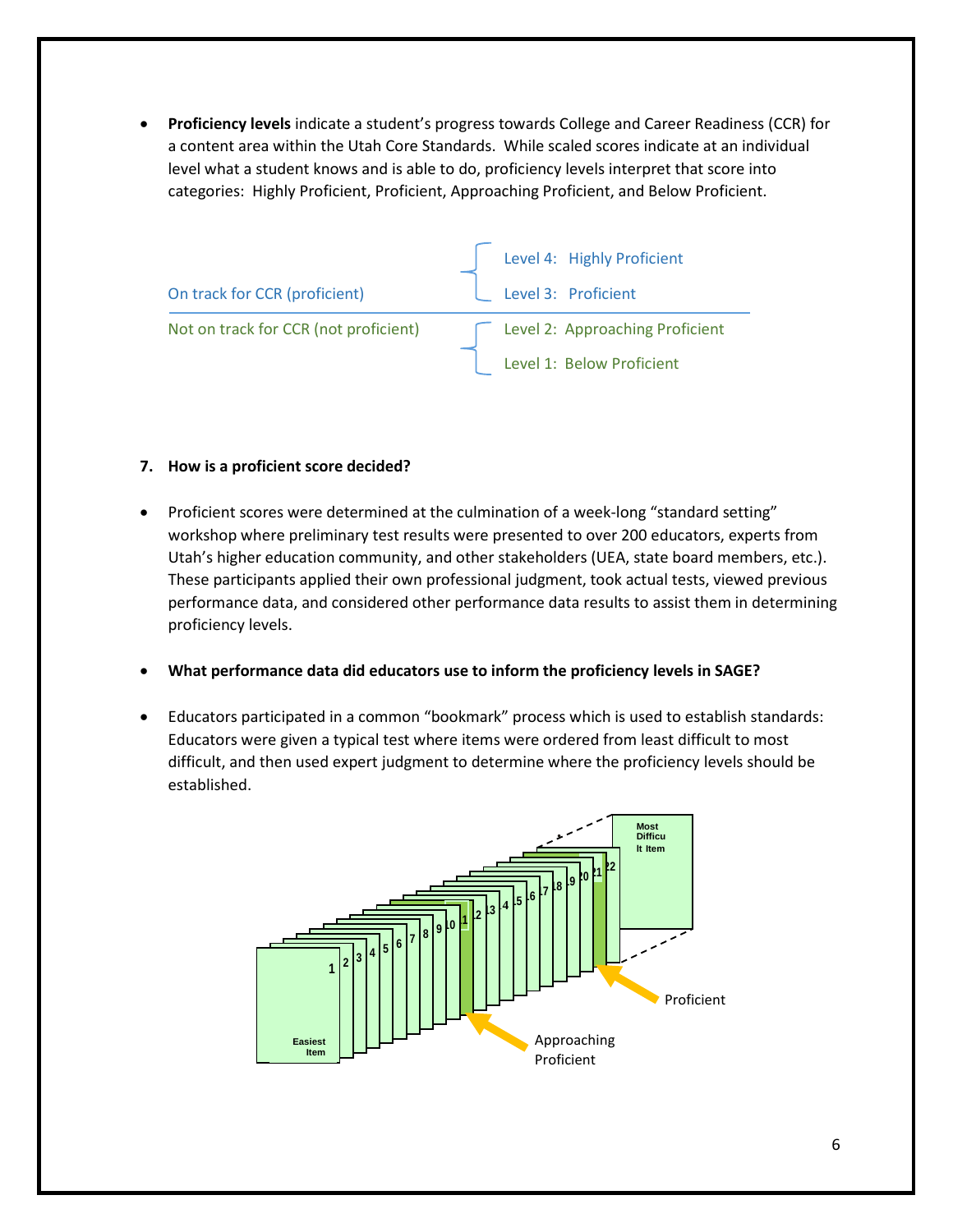- Another part of the generally accepted process to gauge the "reasonableness" of Utah's standards is to consider information from national indicators.
- The standard setting group considered ACT<sup>®</sup> (American College Test) and NAEP (National Assessment of Educational Progress) data.
	- o The ACT<sup>®</sup> college readiness assessment is a widely accepted curriculum- and standardsbased educational assessment and career planning tool that assesses students' academic readiness for college. All  $11<sup>th</sup>$  grade students in Utah are provided the opportunity to participate each year.
	- o NAEP is a long-standing, respected, national assessment. A representative sample of Utah's students participate each year, and state level aggregate data is published in numerous academic areas each year.





- o Aligning Utah's expectations with these nationally recognized and accepted assessments moves Utah toward the broader goal of preparing students for success in college and the workplace.
- o Students who achieve proficient scores on their academic path up to grade 11 are considered to be "on track" for college and career readiness, while students who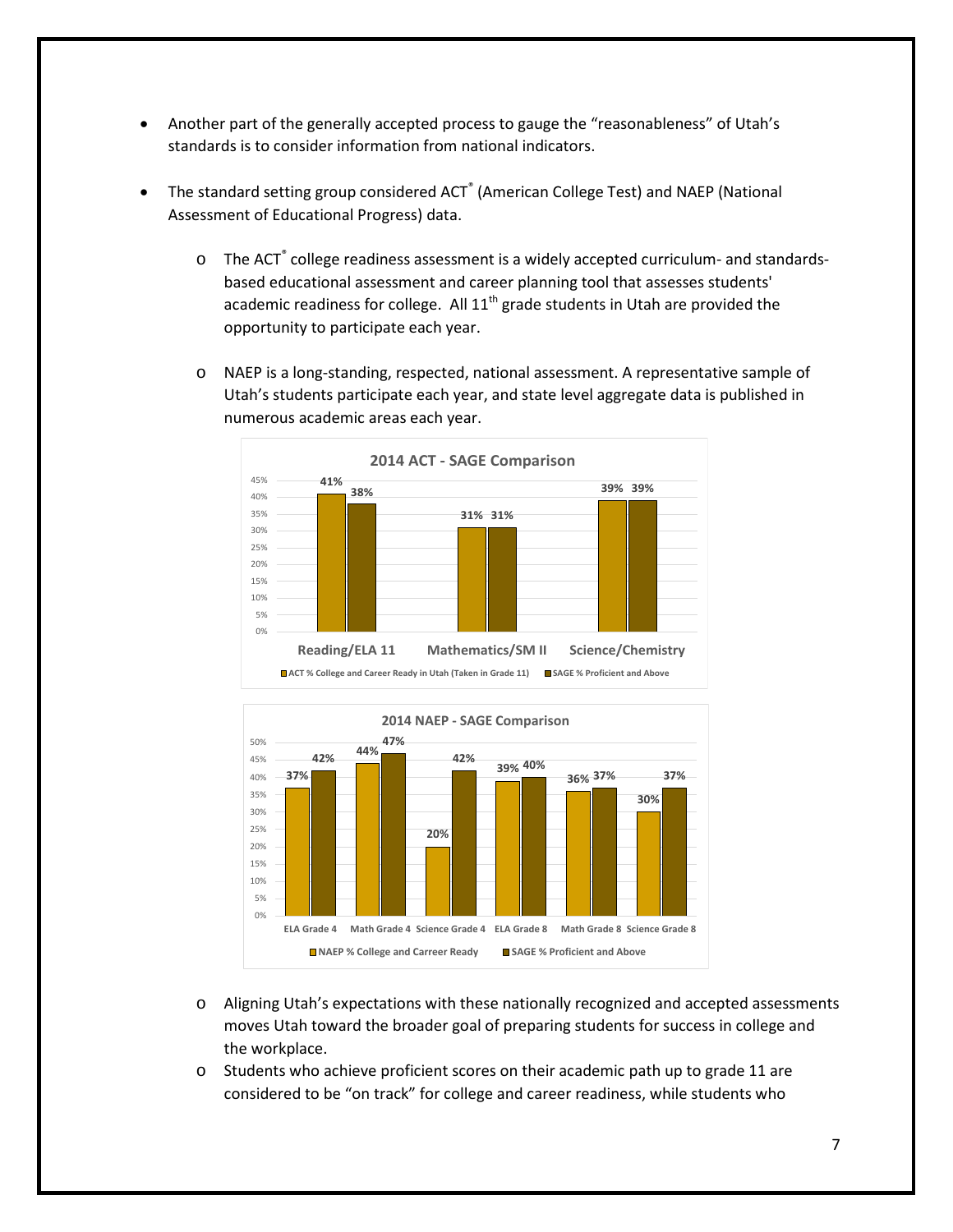achieve at least proficient scores in grade 11 (SAGE ELA 11 and SAGE Secondary Math III) are considered *College and Career Ready.* 

- o Students who do not achieve proficient scores are expected to need remediation for higher education and post-secondary success.
- The participants of a large stakeholder group that included Utah State Board members, superintendents, community advocates, parents, and the governor's office met and reviewed the results of standard setting and supported the recommendations from educators.
- The Utah State Board of Education affirmed the proficiency levels on September 5, 2014

For more information about these assessments, please visit:

<http://nces.ed.gov/nationsreportcard/>

### [http://www.act.org](http://www.act.org/)

### **8. How does SAGE compare to the old CRTs?**

• They don't! The new assessment represents a substantial departure from previous state assessments; therefore, student performance on SAGE cannot be meaningfully compared to results in prior years**.** This means that questions about year-to-year trends in academic performance cannot be meaningfully addressed this year. For example, SAGE scores this year do not indicate whether students improved or declined between 2013 and 2014 in sixth grade mathematics.

#### **An Important Note about Comparing Performances**

Comparing old test performance to new simply does not work. It is true that Utah has adopted new standards and new tests to assess knowledge and skills, but Utah also has *changed the definition of proficiency*. This means the meaning of success is not what it used to be. Imagine a test that evaluates a student's running speed. In the past, where we may have told a student her running was fast enough, we now have a higher expectation and a more rigorous test. The same student's running must improve, and in addition, she must jump hurdles before we can say she is fast enough. In the academic world, "fast enough" means ready for college and career.

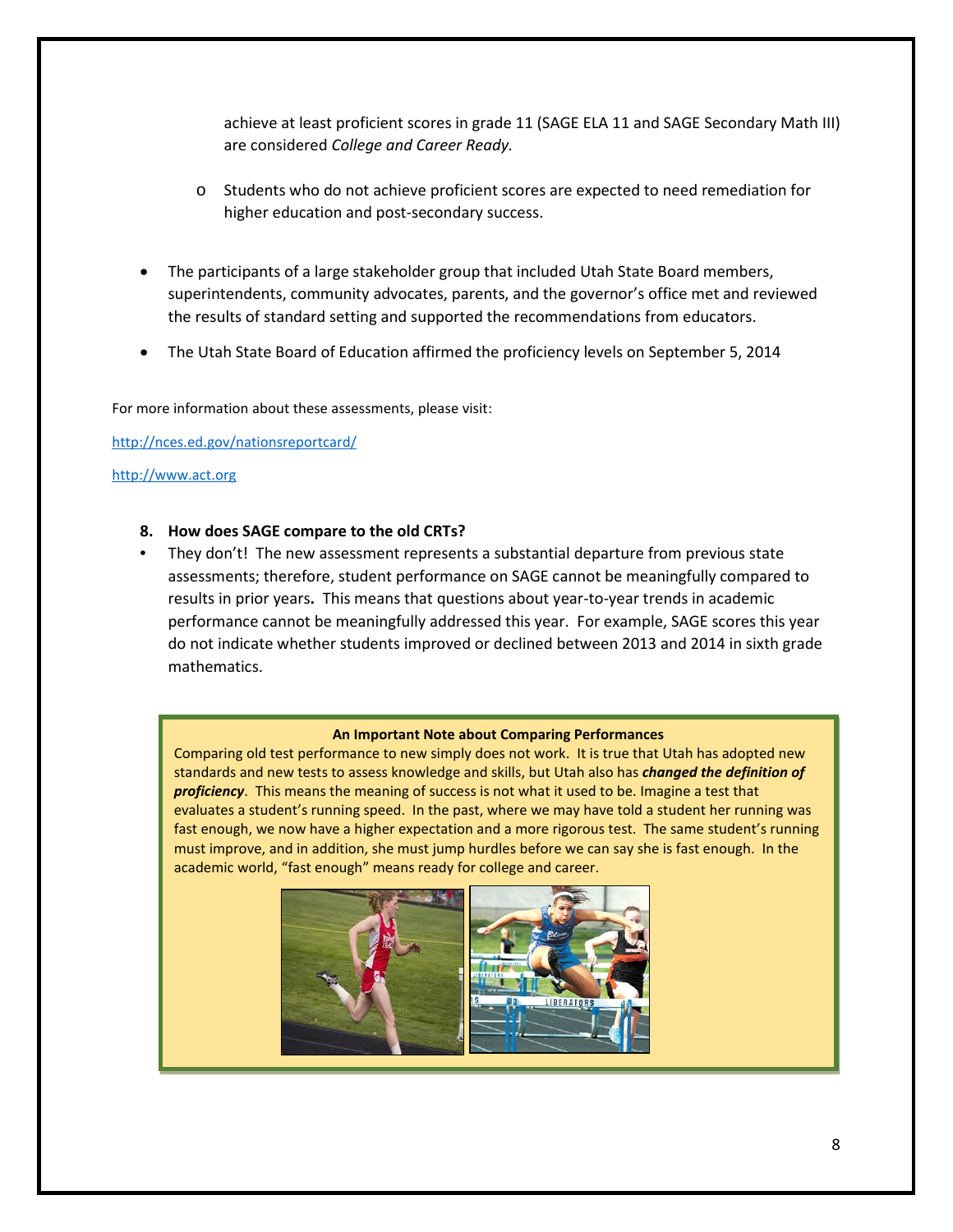#### **9. What do the new scores look like?**

- Based on new standards and new proficiency rates, it was expected that fewer students would be proficient than in previous summative assessments in Utah (CRTs), and they are. If scores had not dropped, this would be an indication that our tests are not adequately measuring college and career readiness.
- Students do not suddenly know less. Teachers are not teaching less or "incorrectly." The bar measuring expectations on the learning continuum moved. Teachers and students will need time to make the adjustment.
- Of course, **this is NOT an indication of decrease in student achievement; rather it reflects an increase in rigor.**
- Other states experienced downward shifts in performance when they implemented new standards and assessments. For example, in Kentucky and New York, proficiency rates for reading and math dropped sharply with the first year of implementation in 2011 and 2012, but modest gains were evident in some areas in successive years.

| Pass Rate of Summative Testing |      |      |      |
|--------------------------------|------|------|------|
| New York                       | 2011 | 2012 | 2013 |
| 3-5 Reading                    | 76%  | 48%  | 48%  |
| 3-5 Math                       | 73%  | 40%  | 44%  |
| 6-8 Reading                    | 70%  | 47%  | 51%  |
| 6-8 Math                       | 65%  | 41%  | 41%  |

| Pass Rate of Summative Testing |      |      |      |
|--------------------------------|------|------|------|
| Kentucky                       | 2012 | 2013 | 2014 |
| 3-8 ELA                        | 55%  | 31%  | 31%  |
| 3-8 Math                       | 65%  | 31%  | 36%  |

| Pass Rate of Summative Testing |      |      |  |
|--------------------------------|------|------|--|
| Utah                           | 2013 | 2014 |  |
| 3-8 ELA                        | 83%  | 42%  |  |
| 3-8 Math                       |      | 47%  |  |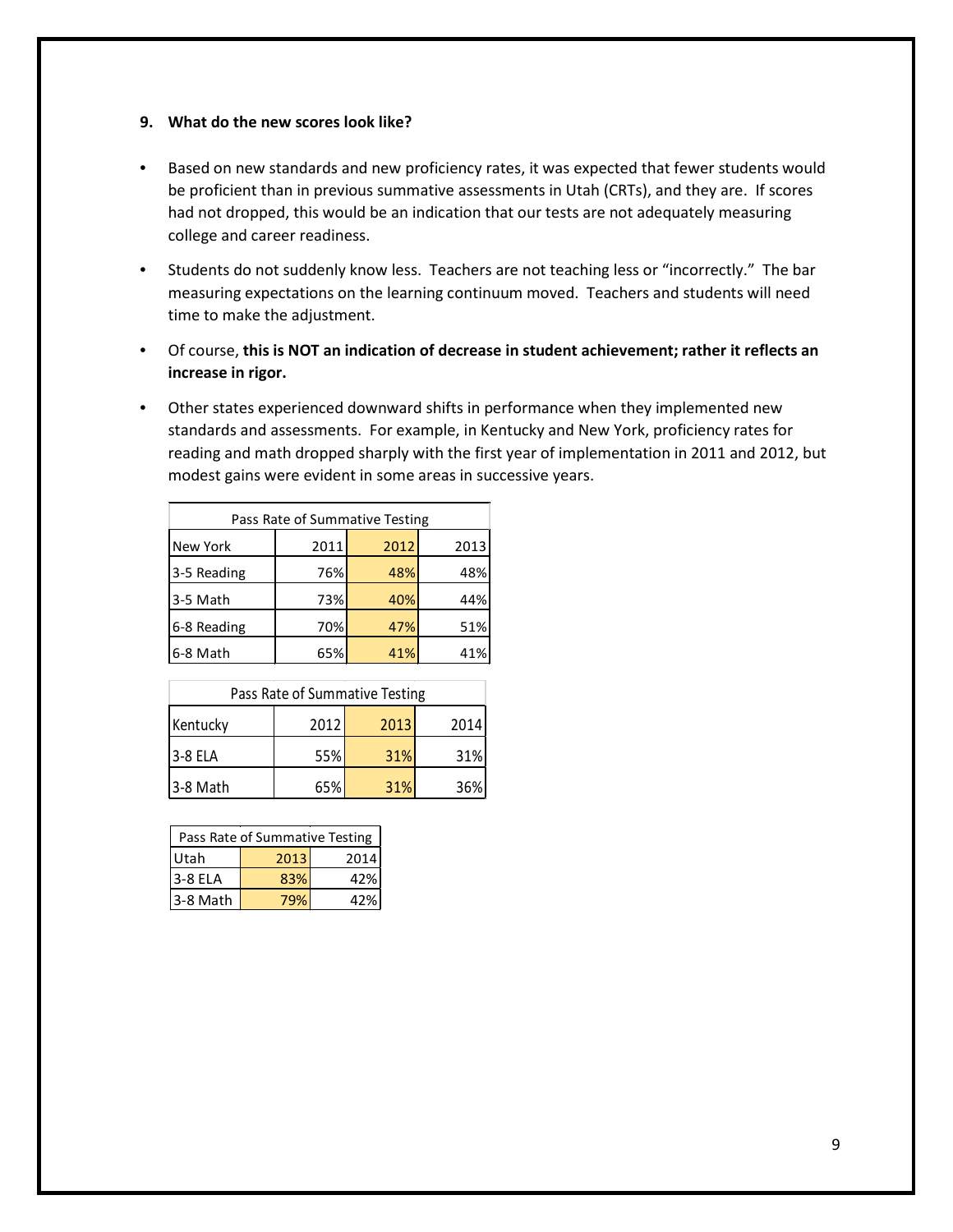### **10. How will teachers and schools see their test data from last spring?**

• In mid-October, teachers and principals, will be able to view student, class, and school results through the SAGE Online Reporting System. This data will be **embargoed** for public release until October 20<sup>th</sup> to allow for training and internal use. Schools and districts will begin preparing to provide individual student reports to families. Families can expect to receive their student's information sometime in the next couple of months according to school and district timelines. School representatives will be available to explain the new reports and interpretive guides will be provided. At that time, teachers will be able to distribute results to students and parents. Public aggregate totals will be available as well.

### **11. What can teachers do with the new results?**

- View scores from the improved assessments which present a more complete and accurate picture of where students are on their path to college and career readiness. Teachers should not be discouraged; focusing on the standards is the best strategy for raising scores.
- Attend to prerequisite knowledge to build capacity for new learning.
- Use differentiated strategies for English Learners, students with disabilities, and other populations with lower scores.
- Make sure students are familiar with the technology of the assessments so that the scores are a reflection of their abilities. Practice with the training tests (see slides) use formative tools to build student capacity with online reading and writing.
- Anticipate that as students have more experience with the core standards and with the technology platform, scores will rise, leading to more students who are college and career ready. Past CRT longitudinal data tells us that scores will increase over time.

## **12. What can Utah schools do with this data?**

- Use data to inform annual continual school improvement processes.
- Use individual SAGE results as a snapshot to inform instructional decisions in the school and classroom; implement strategies to focus on students' areas of strength and weakness.
- Compare aggregate data that provides information about classes, courses, schools, districts, and statewide performance.
- Compare results with other states and districts across the country, benchmarking student progress on a broader scale.